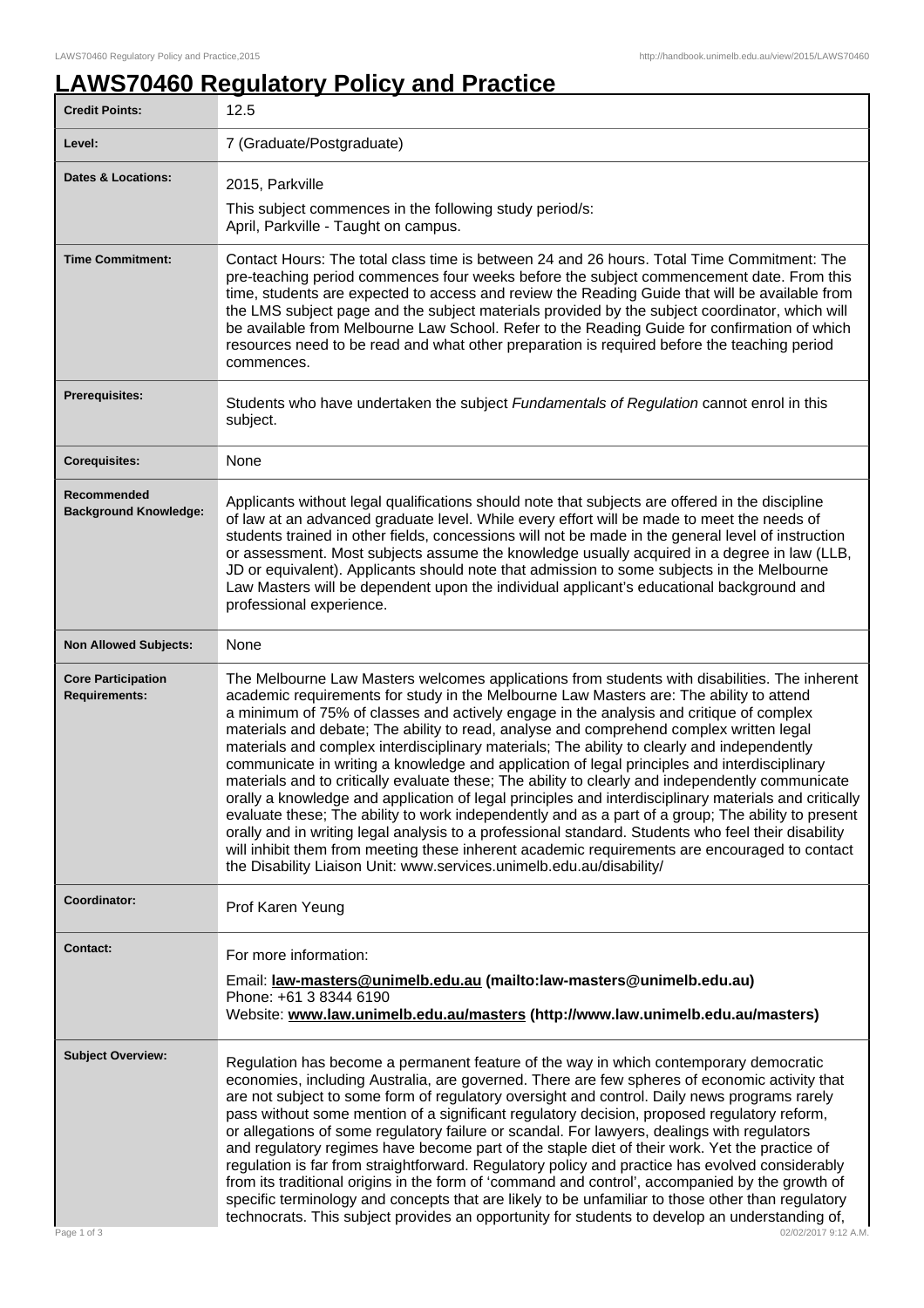|                                         | and critically to evaluate, the basic tools, techniques and decision-making methodologies that<br>are employed in regulatory design and practice. It will be of interest to both private and public<br>sector lawyers who practise in regulated sectors of the economy, enhancing their understanding<br>of how regulators go about the business of regulatory decision-making.<br>Principal topics include:<br>$_{\#}$ Introduction: What is 'regulation' and 'governance'?; the regulatory agency: institutional<br>features, strengths and shortcomings; the rise of the 'regulatory state'; regulatory regimes<br>and the role of non-state actors<br>$#$ Tools, Techniques and Instruments of Regulation: command—traditional legal prohibitions<br>backed by sanctions; competition—market based approaches; communication—information<br>disclosure and publicity-based approaches; consensus (including self-regulation); code<br>architecture and the use of 'Nudge' techniques<br>$_{\#}$ 'New Governance' approaches to regulation: choice of Instrument; 'Hybrid' approaches<br>to regulation; Responsive Regulation, 'Smart Regulation' and its variants (including<br>meta-regulation); Cost-Benefit Analysis and Regulatory Impact Assessment and 'Better<br>Regulation'; the Precautionary Principle<br>$#$ Enforcement and Compliance: problems with rules; principles-based regulation; the role<br>of the criminal and civil law; punitive civil sanctions (The Macrory Review); regulatory<br>enforcement styles; national styles of regulation; private enforcement, third party monitoring<br>and certification systems<br>$_{\#}$ Appraising Regulation: regulatory accountability; regulatory legitimacy: between democracy<br>and expertise.                                                                                                                                                                                                                                                                                                                                                                                                                                                     |
|-----------------------------------------|---------------------------------------------------------------------------------------------------------------------------------------------------------------------------------------------------------------------------------------------------------------------------------------------------------------------------------------------------------------------------------------------------------------------------------------------------------------------------------------------------------------------------------------------------------------------------------------------------------------------------------------------------------------------------------------------------------------------------------------------------------------------------------------------------------------------------------------------------------------------------------------------------------------------------------------------------------------------------------------------------------------------------------------------------------------------------------------------------------------------------------------------------------------------------------------------------------------------------------------------------------------------------------------------------------------------------------------------------------------------------------------------------------------------------------------------------------------------------------------------------------------------------------------------------------------------------------------------------------------------------------------------------------------------------------------------------------------------------------------------------------------------------------------------------------------------------------------------------------------------------------------------------------------------------------------------------------------------------------------------------------------------------------------------------------------------------------------------------------------------------------------------------------------------------------------------------------------------------|
| <b>Learning Outcomes:</b>               | A student who has successfully completed this subject will:                                                                                                                                                                                                                                                                                                                                                                                                                                                                                                                                                                                                                                                                                                                                                                                                                                                                                                                                                                                                                                                                                                                                                                                                                                                                                                                                                                                                                                                                                                                                                                                                                                                                                                                                                                                                                                                                                                                                                                                                                                                                                                                                                               |
|                                         | $#$ Acquire a set of general analytical tools and concepts that may be applied to the regulation<br>of any domain of social activity, in any jurisdiction, in seeking to understand how regulatory<br>authorities pursue the social objectives that they are expected to promote<br>$#$ Have a sophisticated appreciation of the challenges (of both a principled and practical kind)<br>associated with attempts by regulatory authorities in seeking to promote particular social<br>goals, including an appreciate of the kinds of conflicts and tensions which may arise within,<br>or as a product of, the regulatory process<br>$*$ Have the capacity and skills to critically appraise regulatory design, policy and practice,<br>including the role and limits of the law's contribution to regulation<br>$#$ Have an advanced and integrated understanding of general challenges associated with<br>effective and legitimate regulatory governance, including an understanding of so-called<br>principles of 'better regulation' and various desiderata considered essential to 'good'<br>regulation<br>$*$ Be able to critically examine, analyse, interpret and assess the effectiveness and legitimacy<br>of a regulatory program, proposal or decision<br>$#$ Be an engaged participant in debate regarding emerging and contemporary issues in the<br>field, such as tools and instruments of regulation, approaches to regulatory enforcement,<br>the use of regulatory decision-making methodologies such as cost-benefit analysis,<br>regulatory impact analysis, risk-based approaches to regulation, the role of public and<br>private enforcement, the characteristics of various sanctions for violations of regulatory<br>standards, and how to evaluate and design regulatory regimes<br>$_{\text{\#}}$ Have the cognitive and technical skills to generate critical and creative ideas relating to the<br>design and evaluation of regulatory regimes, and to critically evaluate proposed solutions to<br>regulatory problems<br>$_{\rm #}$ Be able to demonstrate autonomy, thoughtful and informed judgment and responsibility as<br>a learner in the field of regulatory policy and practice. |
| <b>Assessment:</b>                      | Take-home examination (100%) (29 May - 1 June)                                                                                                                                                                                                                                                                                                                                                                                                                                                                                                                                                                                                                                                                                                                                                                                                                                                                                                                                                                                                                                                                                                                                                                                                                                                                                                                                                                                                                                                                                                                                                                                                                                                                                                                                                                                                                                                                                                                                                                                                                                                                                                                                                                            |
| <b>Prescribed Texts:</b>                | Core subject materials will be provided free of charge to all students. Some subjects require<br>further texts to be purchased. Details regarding any prescribed texts will be provided prior to the<br>commencement of the subject.                                                                                                                                                                                                                                                                                                                                                                                                                                                                                                                                                                                                                                                                                                                                                                                                                                                                                                                                                                                                                                                                                                                                                                                                                                                                                                                                                                                                                                                                                                                                                                                                                                                                                                                                                                                                                                                                                                                                                                                      |
| <b>Breadth Options:</b>                 | This subject is not available as a breadth subject.                                                                                                                                                                                                                                                                                                                                                                                                                                                                                                                                                                                                                                                                                                                                                                                                                                                                                                                                                                                                                                                                                                                                                                                                                                                                                                                                                                                                                                                                                                                                                                                                                                                                                                                                                                                                                                                                                                                                                                                                                                                                                                                                                                       |
| <b>Fees Information:</b>                | Subject EFTSL, Level, Discipline & Census Date, http://enrolment.unimelb.edu.au/fees                                                                                                                                                                                                                                                                                                                                                                                                                                                                                                                                                                                                                                                                                                                                                                                                                                                                                                                                                                                                                                                                                                                                                                                                                                                                                                                                                                                                                                                                                                                                                                                                                                                                                                                                                                                                                                                                                                                                                                                                                                                                                                                                      |
| <b>Links to further</b><br>information: | www.law.unimelb.edu.au/subject/LAWS70460/2015                                                                                                                                                                                                                                                                                                                                                                                                                                                                                                                                                                                                                                                                                                                                                                                                                                                                                                                                                                                                                                                                                                                                                                                                                                                                                                                                                                                                                                                                                                                                                                                                                                                                                                                                                                                                                                                                                                                                                                                                                                                                                                                                                                             |